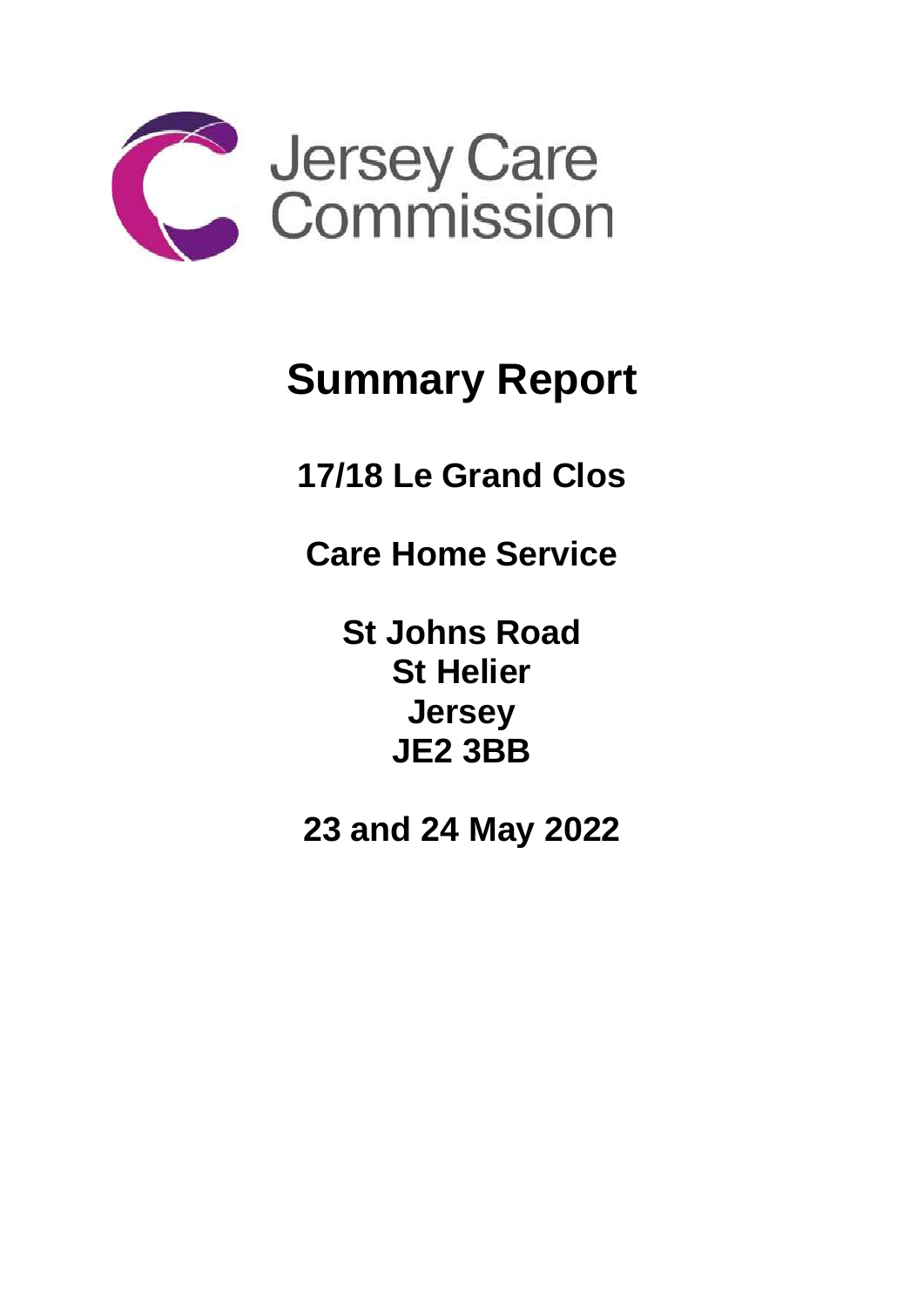## **SUMMARY OF INSPECTION FINDINGS**

The following is a summary of what we found during this inspection. Further information about our findings is contained in the main body of this report.

Overall, the findings of this inspection were positive. The Registered Manager engaged fully in the inspection process and ensured that all requests for information and records were fully met. In addition, care receivers were happy to provide feedback on the home which was consistently positive.

Training for staff was examined in detail and cross referenced with the service's Statement of Purpose and categories of care provided. Training offered is generally consistent with the requirements set out within the Care Home Standards. One area in relation to medication competencies was discussed with the Register Manager and the requirement for some minor adjustments to competency reviews acknowledged.

There have been significant staffing pressures in recent months due to staff vacancies. This has also impacted upon the roles of the Registered Manager and Team Leader. A solution has now been found and there is a consistent staff team in place. The team were found to be knowledgeable, positive in attitude and demonstrated a good understanding of care receivers' needs.

A review of care plans was conducted by the Regulation Officer. Plans were found to be reflective of the needs of care receivers whilst respecting their wishes, preferences and communication styles.

There were several examples of safe systems of working practices within the home which included medication administration, maintenance / repairs, cleaning schedules and positive risk taking. The Registered Manager demonstrated a good understanding of risk assessment and management processes.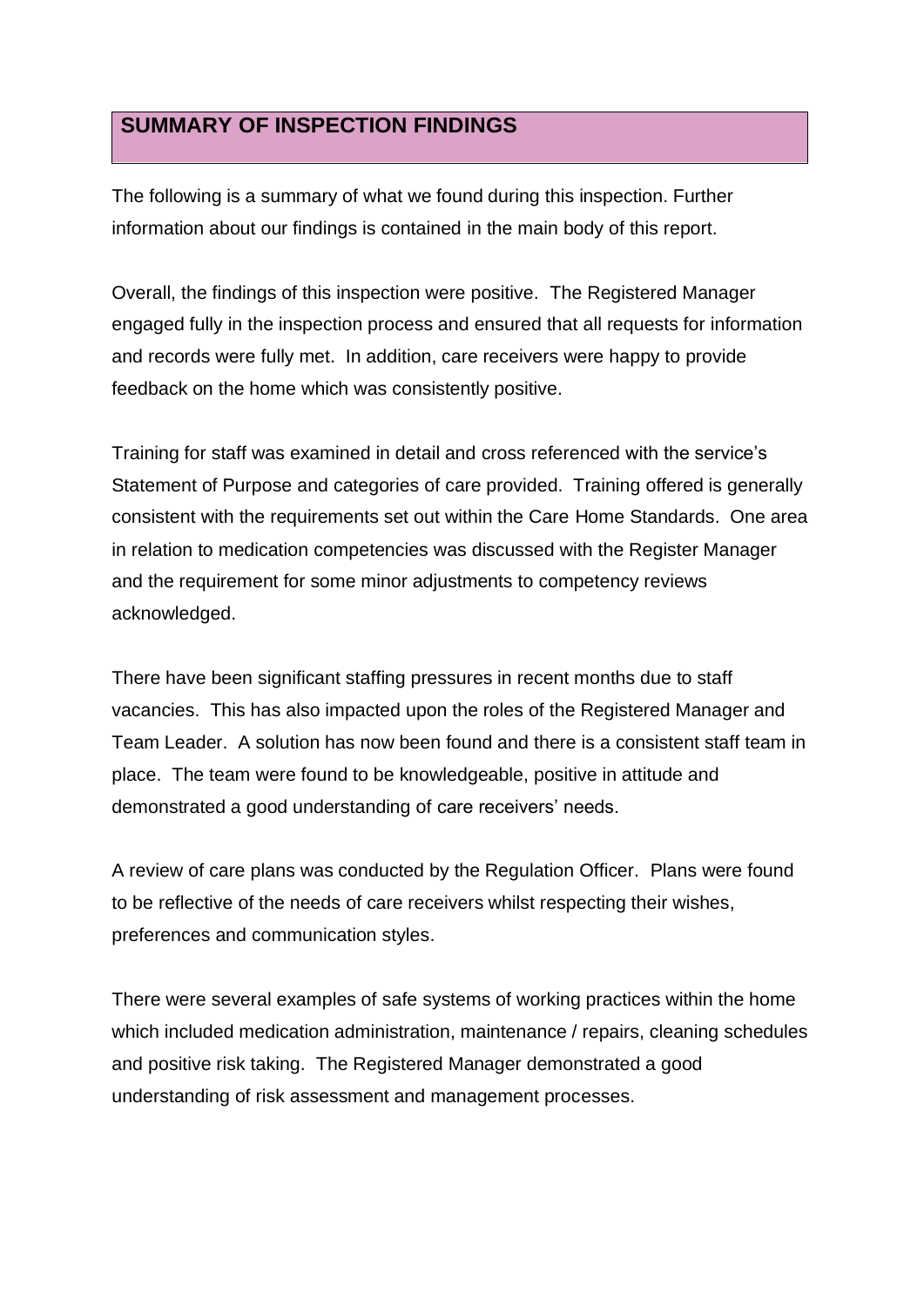The Regulation Officer undertook a review of the organisational policies and procedures in place. These were found to be reflective of the requirements of the Care Home Standards. Discussions with the Human Resources (HR) and Learning and Development teams identified areas where some future amendments may be required.